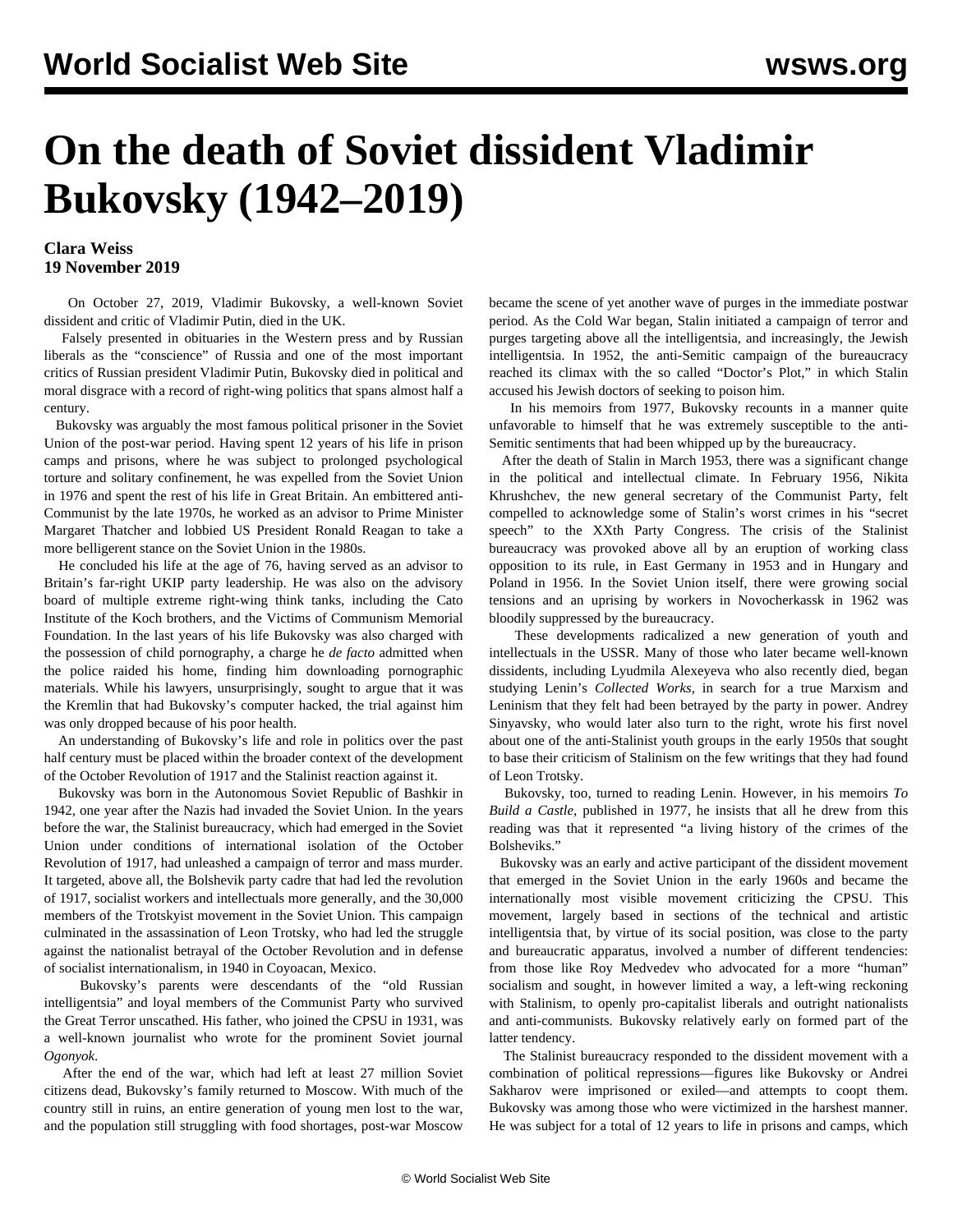included years of solitary confinement, a form of psychological torture. He was also confined in psychiatric institutions as a form of political repression where he was forced to take psychiatric drugs, which no doubt added to his personal and political disorientation, and anti-Communism.

 However, while his subsequent extreme rightward trajectory was encouraged by these horrendous crimes, ultimately, it was part of a broader shift to the right of layers of the intelligentsia in both the Soviet Union and the West, especially in the wake of 1968. In the Soviet Union, this shift to the right was associated with the end of Khrushchev's thaw and above all the violent suppression of the Prague Spring by the Soviet bureaucracy in 1968.

 In 1964, Krushchev was removed from power and replaced by Leonid Brezhnev as general secretary of the CPSU and Alexei Kosygin as prime minister. This put an end to the thaw period and its relative political and intellectual freedoms. Then, following the intervention of Soviet tanks in the Prague Spring in August 1968, significant layers of the intelligentsia, including most dissidents, abandoned any orientation toward fighting for "socialism with a human face," Marxism, and the working class. In his book *To Build A Castle*, published in New York in 1977 after his expulsion from the Soviet Union, Bukovsky clearly articulated this abandonment of any kind of orientation toward socialism and an ever more open contempt, and even hatred, of the working class.

 Bukovsky grounded these views in an explicit rejection of not just the Bolsheviks and the October Revolution, but the entire legacy of the Russian socialist intelligentsia that had been oriented toward the revolutionary struggle for the betterment of society and the lot of the people.

 Writing in 1977, Bukovsky had nothing but scorn and cynicism for these traditions. Workers, Bukovsky wrote, were capable of nothing "but drunkenness, brawling, knife fights, obscenity, and chewing sunflower seeds. … the distinguishing feature of the proletariat was a hatred of all culture, combined with a sort of inexplicable envy." He went so far as to call socialism "fascism with a human face," denouncing all struggles based on the principles of equality, liberty and fraternity as inevitably leading to the "guillotine." "People attain absolute equality only in the graveyard," he wrote, "and if you want to turn your country into a gigantic graveyard, go ahead, join the socialists."

 Instead of Lenin, or earlier 19th century socialists like Alexander Herzen, the role models of individuals like Bukovsky were figures such as the philosopher Nikolai Berdyaev and the poet Nikolai Gumilyov, both of whom supported the Whites in the Civil War and whose writings were marked by rabid Russian nationalism, mysticism and anti-Semitism.

 It must be stressed that it was above all the crimes and policies of the Stalinist bureaucracy which enabled such views to flourish. Not only was a contemptuous attitude toward and hatred of the working class bred by a social and political climate in which the Stalinist bureaucracy had terrorized and suppressed workers both physically and politically for decades. The ever more openly right-wing ideological tendencies within sections of the intelligentsia were also strongly encouraged by the promotion of extreme Russian nationalism by the bureaucracy.

 Especially after the Prague Spring of 1968 and the eruption of workingclass movements internationally, the Stalinist bureaucracy systematically fanned nationalist and anti-Semitic sentiments as a matter of policy. Openly anti-Communist and nationalist intellectuals were placed in charge of the editorial boards of major state-sponsored journals like *Molodaya Gvardia* (Young Guard) and *Oktiabr'* (October).

 In this way, the Stalinist bureaucracy encouraged and, in many cases, created the type of anti-Communist enemies of the Soviet Union that could be utilized and exploited by the imperialist powers in the Cold War. When the Soviet bureaucracy embarked on the wholesale restoration of capitalism in 1985, these same layers were mobilized for the completion of the counterrevolution against October 1917.

 Bukovsky's political role reflected this general dynamic. Shortly after his expulsion from the Soviet Union in 1976, Bukovsky met with US President Jimmy Carter. He soon began working as an advisor to both Margaret Thatcher and Ronald Reagan. In 1983, Bukovsky co-founded together with the right-wing Cuban dissident Amando Valladares the Resistance International organization, which distributed anti-Communist propaganda for the mujahedeen in Afghanistan, and also functioned as a liaison for CIA-funded propaganda with right-wing sections of the Solidarity trade union in Poland. When the Stalinist bureaucracy turned toward the full-scale restoration of capitalism under the so-called *perestroika* policy, announced by Mikhail Gorbachev in 1985, he denounced it as a "ruse," insisting that the US had to prepare for war against the Soviet Union.

 In the last two decades of his life, Bukovsky was heavily involved in the right-wing politics of the pro-US liberal opposition in Russia. He participated in the formation of numerous parties and blocs of the pro-US Russian liberal opposition, advising figures like Boris Nemtsov. In the UK, he joined the far-right UKIP party and advised its leadership. In 2014, he was among the most prominent Russian political figures endorsing the US and EU-led fascist coup in Kiev and the ensuing campaign against Putin and escalating war preparations against Russia.

 While Bukovsky has been widely presented as the representative of the Russian democratic intelligentsia and the "conscience" of the country, his prominent political role was, in large measure, based on the political repression and isolation of the genuinely progressive tendencies within the Soviet intelligentsia by the Stalinist bureaucracy. The Great Terror had cut off whatever progressive tendencies emerged among workers and intellectuals after the 1930s from the traditions and program of the socialist intelligentsia and the Marxist opposition to Stalinism, led and embodied by Leon Trotsky.

 This repression and isolation was abetted by political tendencies like the Pabloites, a revisionist tendency that emerged within the Fourth International in the postwar period. While falsely claiming to represent the Trotskyist movement, they oriented toward an accommodation with, rather than the overthrow of, the Stalinist bureaucracy. They thus kept intellectuals within the USSR and Eastern bloc countries isolated from the Trotskyist movement, the International Committee of the Fourth International, which sought to reconnect to the revolutionary traditions of the October Revolutions despite the crimes of Stalinism.

 The poet Varlam Shalamov, born in 1907, was writing most of his *Tales of Kolyma* in the 1950s and 1960s. In these works, he carefully documented the crimes of Stalinism and the lives and names of those that the Stalinist bureaucracy had sought to wipe out from history with the Great Terror. Shalamov had, since the 1920s, been under the influence of the writings of the Soviet Marxist literary critic and Trotskyist Alexander Voronsky and spent 17 years of his life in Soviet prisons and camps after participating in a Left Opposition demonstration in 1927. Now widely recognized as one of the most important writers of the 20th century, Shalamov died alone and almost forgotten in 1982 without having seen his major works published in the Soviet Union.

 The sociologist and historian Vadim Rogovin, who was born in 1937, formed part of the same generation as Bukovsky and the dissidents. His life and work expressed the most left-wing and socialist component of the dissident movement. Amid the right-ward shift of many in his generation and milieu, he worked assiduously on studies on social inequality in the Soviet Union. Most significantly, he began to work, largely in secret, on what would later become a history of the struggle of Leon Trotsky and the Left Opposition against Stalinism. However, he remained isolated with his work and views until he met the International Committee in the early 1990s.

 The coming period will see a growing interest in the legacy not of disoriented and right-wing figures like Bukovsky but in the ideas and